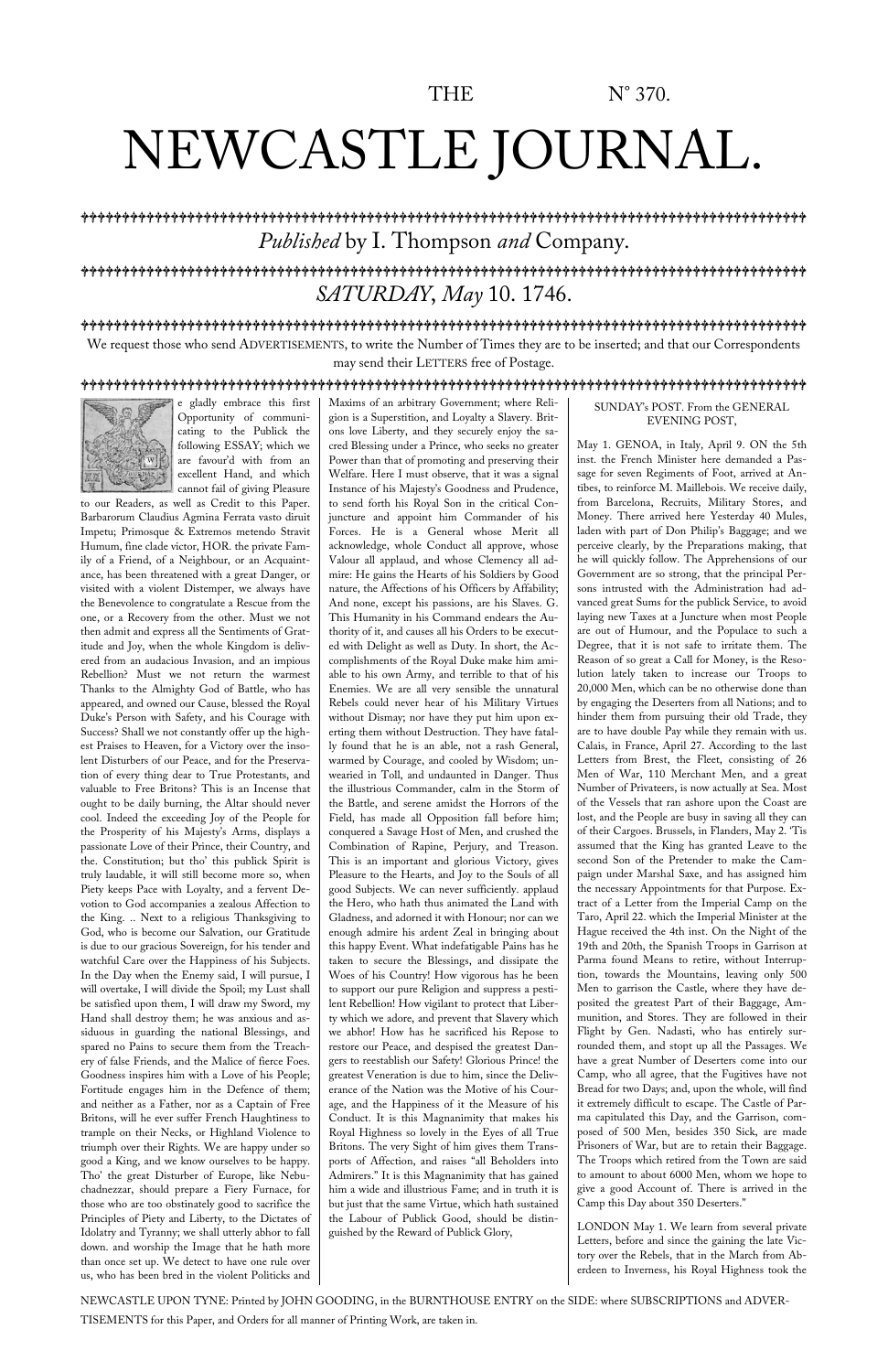Pains to confer with every Battalion of Foot, on the proper Method of using the Musket and Bayonet to Advantage against the sword and Target; and that the Success of the Engagement was unanimously ascribed to the seasonable Instructions of his Royal Highness. We are likewise inform'd, that the Advantage taken of attacking the Enemy in Flank, by which they were in a great Measure deprived of the Benefit of the Athol Men, upon whom they greatly depended, was owing to the personal Penetration of the Duke; who, notwithstanding, consulted the General Officers before Orders were given for that Purpose to the Horse and Dragoons. We are assured that the Rebel Army had the Superiority in Number over the King's Troops, to the amount of above 1200 Men; our Forces being under 7000 Men, and theirs considerably above 8ooo. We hear his Royal Highness the Duke of Cumberland is to have his Yearly Income of 15,000*l*. augmented by Parliament to 40,000*l*. per Ann. Both Houses of Parliament will sit for the Dispatch of Business most part of the Summer. On Tuesday, about Noon, Charles Palmer, Esq; Deputy-Serjeant at Arms of the Hon. House of Commons, set out in a Post-Chaise for Scotland, with the Congratulatory Address of Thanks of the House to his Royal Highness the Duke at Cumberland, for his defeating the Rebels., We hear that a Proclamation will speedily be issued to appoint a Day of General Thanksgiving for the late glorious Defeat of the Rebels in Scotland by his Royal Highness the Duke. On Tuesday the brave Captain Philips, of the Alexander Privateer, who cut the Solebay Man of War cut of St Martin's in France, and brought her into Bristol, was introduced to his Majesty; who was graciously pleased to receive him with particular Marks of Favour, and to commend his Bravery. On Tuesday the House of Peers waited on his Majesty with their Congratulatory Address on the Victory obtained over the Rebels; to which his Majesty return'd the following most gracious Answer. My Lords, the Success of my Arms against the Rebels is the more agreeable to me, as it gives such universal Satisfaction to all my loving Subjects. your Joy on this Occasion is a fresh Mark of your Zeal and Affection for me and my Family; and the Approbation you express of the Services of My Son, the Duke, gives me great Pleasure. You may depend on my utmost Care to improve this Success, to re-establish the Tranquility and Security of my Kingdom. Yesterday the Speaker of the House of Commons, with 3 great Number of Members, waited on his Majesty with their Address for his Majesty's late Success against the Rebels, and received the following most gracious Answer: Gentlemen, I return you my hearty Thanks for this Address, so full of Affection to me and my family. The Satisfaction I feel at the Success of my Arms against the Rebels, is greatly increased by your kind Expressions towards my Son, the Duke, and your Approbation of his Services on this Occasion. I will not fail to improve this Advantage to the utmost of my Power, towards establishing, upon a lasting Foundation, the future Security and

Happiness of my People. Last Night Ld Chesterfield arrived in Town from Ireland.

#### TUESDAY's POST. From the LONDON GAZETTE, May 3.

WHITEHALL, April 29. THIS Day an Express arrived from his Royal Highness the Duke of Cumberland, with the following Advices. Inverness, April 23. On Monday Mr Grant, with 600 of his Followers, came to join us, and are ordered to be quarter'd in the Macintosh's Country. The Grants having taken the Ld Balmerino, delivered him up to his Royal Highness. He is the Person, who, after the Battle of Dumblain in the last Rebellion, deferred to the Rebels at Perth. He was then Capt. Elphistone, of Shannon's Regiment of Foot. Almost all the Pretender's Son's Servants are come in; and as they were all French, and had not been with him before he came to France, his Royal

Highness has given them Passports to go Home. Lord Sutherland is with 8 or 900 of his People in the Heart of the Frazer's Country, and near the Chisholms of Strath Glass. Lord Loudon, who is at present with 1300 Men in the Isle of Skie, is ordered by his Royal Highness to land in the Country of the Cianronalds, and to march up to Fort Augustus. Lord Cobham's Regiment is this Day marched for Montrose, to guard the Sea Coast. ulm, in Germany, April Z9. Letters from Inspruck say, that an Estasette passed there the 25th, from Italy for Vienna, who gave out, that Gen. Nadasti had attacked and defeated the Body under M. de Castellar; and that of those who had escaped from the Battle, 250 had deserted to the Austrians. Vienna, in Germany, April 27. Valentia was invested on the 13th inst. and the Artillery was expected on the 18th; during which Interval, the King of Sardinia's Intention was to allow the Spaniards an honourable Capitulation, if they desired it; but in case they waited till the Arrival of the Artillery, to make them Prisoners of War. The Infant's Baggage and the Spaniards Great Artillery are arrived in the Genoese Territory; while M. Maillebois is making such Motions, as seem to indicate a Design to join M. Gages.

Rotterdam, in Holland, May 6. Letters from Mechlin and Antwerp mention the French King's Arrival at Brussels on Wednesday Night, and that their Troops were in Motion on every Side; and some Letters even say, that they were advanced near Mechlin. Willemstadt, in Holland, April 26. The Transports, with the Recruit Horses belonging to Lord Stair, Lord Rothes, and Gen Cope's Regiments, are arrived safe this Morning. Whitehall, May z. The King has been pleased to grant unto Diederick Wessell Linden, Doctor of Physick, his Royal Letters Patent, for making of Salt Petre.

LONDON, May 3. They write from Dunkirk, that on the 29th past, a Vessel arrived in that Port from the North of Scotland, and landed several Officers and forty private Men, taken Prisoners by the Pretender's Party in that Kingdom. We hear that Orders are sent to the Prince of Hesse to hold himself in Readiness for the immediate Embarkation of the Forces under his Command for Flanders. We hear that the 5000*l*. alloted by the Guildhall Subscription, as a Reward to such Regiments as shou'd behave well in the Time of Action, agreeable to the Opinion of his Royal Highness the Duke of Cumberland, is immediately to be transmitted to Scotland, to be disposed of as his Highness thinks proper. A List of those who are to be attainted is handed about, and consists of Fifty-five Lords and others. FRIDAY's POST. From the LONDON GAZETTE, May 6. WHITEHALL, . 6. Yesterday a Messenger arrived from his Royal Highness the Duke of Cumberland with the following Advices. Inverness, April 30. Lt Col Leighton of Blakeney's Regiment is order'd to take the Command of Stirling Castle, and Gen. Blakeney is to come hither, to take that of the Troops which will be left here. Lord Ancram is marched To day, with Lord Mark Kerr's Regiment, for the Eastern Coast. . His Royal Highness the Duke has issued a Proclamation for seizing all Rebels and their Arms. The greatest Diligence is using to get a sufficient Number of Boats upon Loch Ness; and as soon as that is done, his Royal Highness proposes to march with 15 Battalions, and Kingston's Horse, to Fort Augustus, in two Marches; and Ld Loudon, with the Argyleshire Militia and the Independent Companies will march, thro' the Hills on the Right and Left, in Pursuit of the Rebels. WHITEHALL, May 4. This Day an Express arrived from Edinburgh, with the following Advice. Detachments of the Edinburgh Regiment were sent some Days ago along the South Side of the Firth, to intercept Rebels; and Yesterday at the Queen's Ferry they seized one Robert Murray, a Writer in Edinburgh, a Life Guard Man in the late Rebel Army, and

sent him hither. Last Night one James Hay, a Scots Man, who calls himself Captain and Paymaster of Lord John Drummond's Regiment, surrendered himself to the Lord Justice Clerk, and was by his Lordship committed to our Castle. This Man says the French, viz. Drummond's regiment, the Irish Picquets, and Fitz James's Horse, at the Time of the late Battle, amounted to between 6 and 700 Men; that of the First 50 were killed in the Battle, and of the Second about 100. He farther says, that he parted from Lord John Drummond at Ruthven, who took the Money belonging to the Regiment from him, and divided it amongst his Officers, desiring every one to shift for himself, as he intended to do; that the Rebels had not received any Pay for some Weeks before the Battle; that their Magazine of Provisions being very low, they were forced to try a battle; that the Night before they were extremely harrassed by marching and counter marching, and before they could get any Refreshment, they were surprised by the Duke's quick March. Gen. Campbell is marched towards Lochabar, to clear that Country of the Rebels, who are at present dispersed all over it, and are beginning to rob and plunder. On Wednesday last Glengyle, with about 120 Men well arm'd, in their Retreat from Sutherland, passed the Tay near Finlayrig in their Way home to Balwhidder. We have Advices here, that Lord Pitsligo, with many of the Foot that followed him, are lurking about the Coast of Buchan, in hopes of finding all Opportunity to make their Escape to France. Vienna, in Germany, April 30. Our Accounts from Italy affirm, that upwards of 1200 Men have been found and made Prisoners in the Town and Citadel of Parma, and that the Artillery is more considerable, than we believed at first. 'tis like wise said, that M. de Castillar's Corps was still wandering in the Mountains in the Snow, and in the utmost Want, without having been able to reach any beaten or known Route. Brussels, in Flanders, May a. On Friday Night last M. Lowendahl set out from hence with a Corps of 5000 Men. 'tis given out, that his Intention was to surprize Louvain, and that there has been a Skirmish near that Town between the French and the Austrians, to the Advantage of the latter. Hague, in Holland, May 10. By Pr. Waldeck's Letters Yesterday, the Allied Army was all ranged behind the Dyke. The Hussars and Irregulars kept moving up and down between Aeischot and Louvain; near which latter Place a smart Skirmish had just happened between a Party of them, and a Detachment of French Hussars, to the Disadvantage of the latter, who left 60 Men behind them on the Spot. The French are likewise formed; and, when the Letters came away, they were said to be beginning to make some Motion. Pr. Lichtenstein's Letters of the 27th past, represent M. Castillar's Corps, as still obstinately pushing his Retreat towards Tuscany, and M. Nadasti as obstinately pursuing it. The Prince adds, he was then laying Bridges over the Taro, to pass and present Battle to M. Gages. The trenches before Valentia were opened on the 19th.

#### From the LONDON EVENING POST,

May 6. The French King arrived the 2d of May at Brussels, and was received in a triumphal Manner. All our Accounts from Flanders seem to agree, that the French are determined, and accordingly are preparing vigorously to attack M. Bathiani in his Entrenchments; the Decision of which Battle, in all Probability, will determine the Fate of the Dutch, and of all Flanders. And We can with good Grounds assure our Readers, that the Report which prevail'd Yesterday, of the Austrians having defeated the French, with the Loss of 7 or 8000 Men, is entirely without Foundation; such good News being more to be wished for than expected. We are assured, by good Letters from the Hague, that the Naval Armament at Brest goes or with the utmost Vigour, and considerably increases every Day; and that they were in such Forwardness, as to be soon able to put to Sea, where they were to be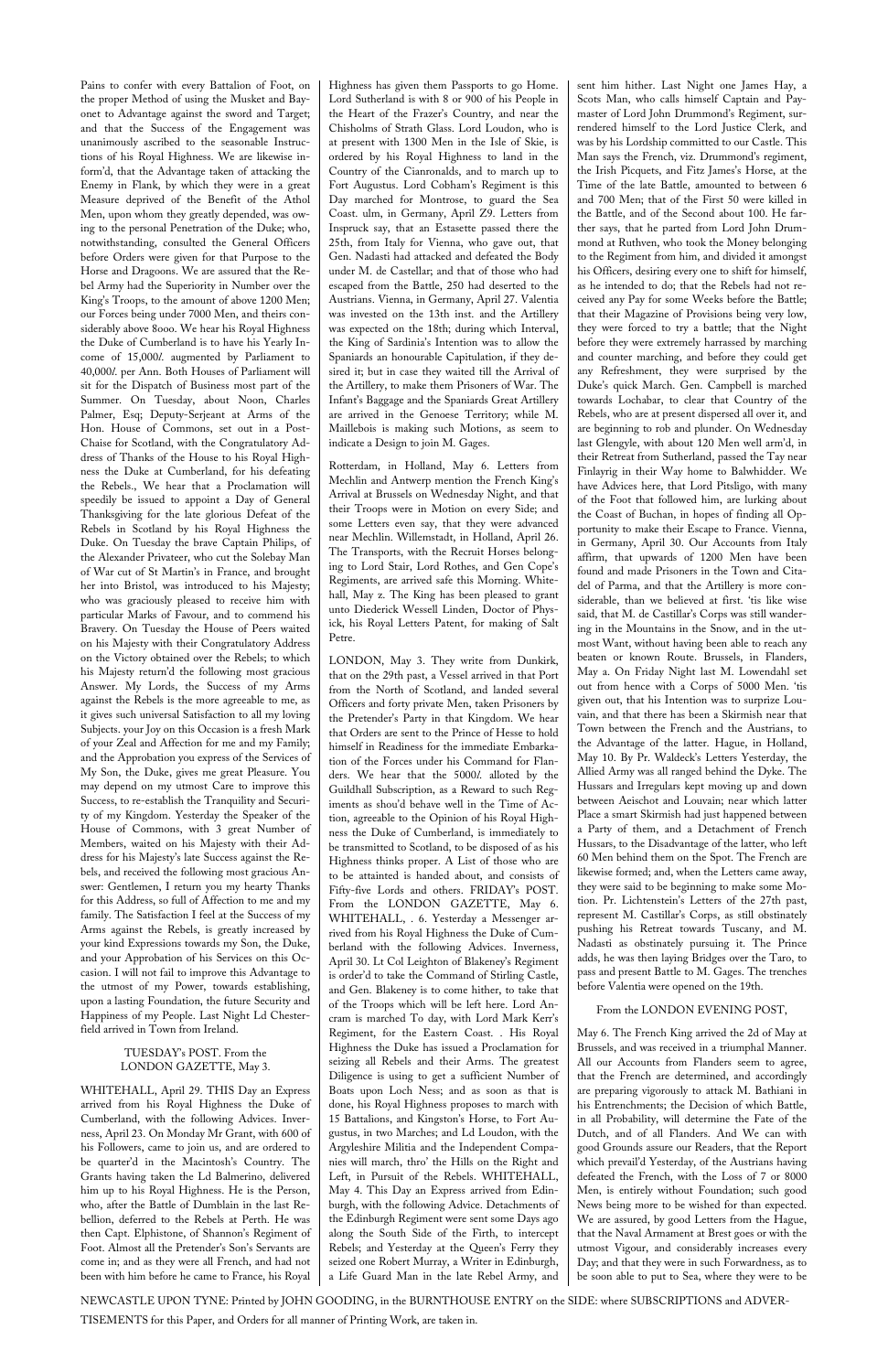joined by. the Ferrol Squadron, and the Ship with the Swedish Officers from Gottenburgh: And, by all Accounts, the Arms, Ammunition, Men and Money, that is put on board all these Ships, is amazing. The Pretender's youngest Son, 'tis said, is also to go on board, and that they arc to sail for some Part of Great Britain; tho' 'twas the general Opinion at Brest, that they were bound for Ireland. Be that as it will, 'tis certain, by Circumstances, and the Number of small Vessels that attend them, that they cannot be bound for any long Voyage; and give out, that they defy any English Squadron's attempting to molest them\* We hear that a farther Sum of Two Millions of Money will be wanted and raised this Year: so that, in all Probability, something of what they call Sir John Barnard's Scheme will take place. On Saturday last Capt. Chambers's Company of Bombardiers and Gunners, with some additional Men, bring in the whole to 140, embarked at Woolwich, and the same Evening fell down the River, to sail round to Spithead. And we hear that 10,000 Men will be immediately embarked at Portsmouth.

#### PREFERMENTS, from the Gazette.

William Pitt, Esq; Paymaster of the Forces—D. Edward Wilmot, Physician General to the Land Forces.

BRITISH CAPTURES, from the French.

A Martinico Ship, homeward bound, with 300 Hogsheads of Sugar, & c. and a Snow, brought into Bristol by the Sheerness Privateer, Captain Richardson, of Bristol.— The Larketta Privateer, of Cherburg, ( Capt. Vincent, with 4 Carriage and 10 Swivel Guns, ar. d 48 Men, brought into Weymouth by the Jamaica Sloop of War, Capt. Web.

#### FRENCH CAPTURES.

The John and Mary, Hancock, from Carolina, carried into St Malo's;— The St Andrew Snow, of Glasgow, laden with Tobacco, carried into Flushing by a Calais Privateer.

EDINBURGH. May 1. The News from the North is that the Rebels were pick'd up in all Corners; 2o have been taken at Montrose, and several here. Those who had best Access to know, declare, That they had a very scanty Subsistence for three Weeks before the Battle; that the Loss of the Hazard Sloop, struck a Damp amongst the Chiefs not to be expressed; but as it was carefully concealed from the private Men, they were under no Concern. The Pretender fled first, mistaking an Order given to retreat 20 Paces, to save them from the Duke's Cannon, which gall'd them extremely - About 2000 were next Day at Badenoch, but finding no Subsistence, they dispersed. Lord George Murray, & c. begg'd two Hours to make his Escape without any Observation. 'Old Lochiel is dead, and the young Gentleman wounded, but is with the Chevalier; who, it is supposed, has gone to the Western Isles. The Prisons at and near Aberdeen are quite crouded, and the Rebellion seems totally suppressed. For each of the 1 2 Standards, or Colours taken from the Rebels, his Royal Highness gave the Soldiers 16 Guineas. May We hear that the Transports have got the Length of Nairn,' where the Men were landing on the 28th. Letters from Inverness agree, that the Rebellion if, in a Manner, entirely Suppressed. His Royal Highness the Duke was still these in perfect Health, and the Place quite crouded with Prisoners, which were every Hour fought in. The Misery of the Rebels is inexpressible, Hundreds being found dead of their Wounds, and thro' Hunger, in the Hills, at the Distance of 12, 15. or 20 Miles from the Place of Battle. Many of the Macphersons have come to Inverness, and several Chiefs of an inferior Degree, who never aided the Rebels. The Prisoners are obliged to be put aboard Ships; and we hear that several Regiments are detached to escort a great Number of them to Edinburgh.

The Earl of Loudon, Laird of MacLeod, and Sir Alexander MacDonald, who had raised his Clan previous to the Battle, were marching thro' Lochabar and Badenoch at the Head of 17OO Men, and had Orders to scour these Parts. 'General Campbell moved last Tuesday with the Argyleshire Men from Inverary, towards the same Place. Upwards of 600 Grants are sent into the Frazers Country The Monroes MacKays and Sutherlands, are taking Care of Ross shire, Cromarty, Caithness and Sutherland. The Lord Fortrose is raising the Mackenzies, to secure the Passages towards the Isles; and the Regiments which are ordered up with the Prisoners, as well as the Dragoons, who are on their Way, will make the Low Countries quite clear. On the Whole, it is certain there is not any Body of the Rebels together. Sir James Kinloch, his two Brothers, and his Brother in law, are taken by the Hessians, near the Grampian Hills, and are confined in Perth. And 0n Thursday last Count Mirobel, an officer of high Rank, and Engineer General to the Pretender's Army, with three Servants, were likewise brought into Perth, by a Party of the Earl of Bredalbane's Men, who made them Prisoners. Some Letters mention, that a French Ship had appeared off Tongue, and made the proper Signals for Boats; but finding none would venture out, she hover'd till a Sloop of War came in Sight, when she crowded her Sails and made off. There is a Talk that his Royal Highness the Duke, the Prince of Hesse, and the Lord President, will all be this Week in Edinburgh. May 6. We hear that two Regiments of Grants and Macdonalds are to be raised. From Dunfermline, that five Rebels had been taken up in that Country, and are confined in their Jail, viz. one Macnaughton, Butler to the Duke of Perth, whom, with his Brother Lord John Drummond, he left at Ruthven of Badenoch some Days after the Battle, three Irish in Disguise, belonging to Lord John Drummond's Regiment, and an Ensign of the Rebel Hussars, taken Prisoner at the Action near Falkirk, as he gives out, and obliged, by the starving Condition be was in to enlist with the Rebels. We have an Account, that certain Information had been received of Ld Lovat's Lurking place, and that a Party had been detached to seize him; and it was not doubted but they had made him a Prisoner, along with several others who were concealed in the same Place. From all Parts of Scotland, even as far South as Dumfries, we have repeated Advices of the Vigilance of the Country People in taking the Rebels, in which they had been very successful, Glasgow, May 5. We hear from Saltcoats, that four Rebels have been taken up there, and three of them sent to Irvine Prisoners; the other could not be transported by reason of his Wounds. The Officers who lately arrived here from Fort Augustus, again returned, having ( as we hear) received Orders to be sent at the Trial of the Officer who commanded the delivering up of that Fort to the Rebels. From Bristol we hear, that five Privateers, the smallest of which carries 36 Guns, are fitted out there to cruize in the South Sea. Extract of a Letter from Inverary, May 2. "Gen. Campbell has sent 800 Men towards Lochaber, to which Place it is said Gen. Bland, with a Detachment of the Troops and the Argyleshire Men, are sent from Inverness; which must effectually disperse the Rebels, who, some Days ago, were said to be gathering together in those Parts.— We hear the President and Lord Louden have joined the Duke at Inverness; and that a large Detachment of Lord Loudon's Men from the Isle of Sky will Join Gen. Campbell.— We have Advice that there is a Ship hired by the French from Amsterdam coming for our North Coast, with 12.000 Stand of Arms, and Ammunition conform; the Ships on that Station have Orders to keep a good Look out after her. Capt. Ferguson in the Furnace has landed A Party on the Island of Barra, and taken Macneil of Barra Prisoner, in whose House he found 150 Stand of Arms, and a large Quantity of Spanish Gold."

Leith, May 4. On Saturday Forenoon sailed the Salamander arm'd Ship, Convoy for the English Iceland Fishery, consisting of 24 Sail. Arrived the Benjamin, from Newcastle, Nailor, with Wheat, Bottles, and Hops; the Richard and Jean of Scarborough, Morison, from Newcastle, with Stores for the Fleet; and the Francis, from Whitby, Ailiss, with Barley. May 6. Yesterday arrived the Catharine of Lynn, Taylor, with Wheat, Flower, and Barley; the William and Susannah, of ditto, Brilliard, with Wheat; the Success of Scarborough, Burlingson, from Lynn, with Wheat and Oats; the William and Francis, of ditto, Cartice, with Oats; the Prince of Orange of Boston, Taylor, with Oats and Pease; the Hally, of ditto, More, with Oats; the Lion of Yarmouth, Taylor, with Wheat, Oats, and Rye; the Success, of ditto, Gilson, with ditto; the Phoenix of ditto, Alderson, with Wheat and Cheese; the George of Hull, Crane, with Wheat; the Jean of Leith, Wauchop, from Anstruther, with Bear; and the Hopewell, of ditto, Brown, from Dunbar, with Barley. P. S. The Passage over to Kinghorn, and other Towns, was stopt last Night. NEWCASTLE, May 10. Extract of a Letter from Inverness, April 26. "Our Intelligence about the Mock Prince is, that he went as far as Fort Augustus with 12 Attendants, and there discharged eight of them; and from thence he and his four went towards Lochaber, with a Design to go back to his Friends the French, ( or rather his Foes.) Yesterday a great Number of the Rebel Prisoners were put on board some tenders lying at this Harbour for London. Lord President arrived here Yesterday, and dined with the Duke. He came from Lord Loudon three Days ago, who was well then in the Isle of Sky with his Men, and this Day he designed coming from thence. Lord President says, that the whole Way as he came, there was no Rebels; which is a Confirmation that they are dispersed. There will in a little Time be a Hunting Match after the Runaways. Here are the Grants, Monroes, and Sutherlands, besides the Campbells, whom we have always had with us, and brave Fellows they deem to be, all well arm'd for that Purpose. Yesterday the Talk was, that the brave Duke will set out for England very soon." Extract of a Letter from a Gentleman in the army at Inverness,: dated April 30. The Loss of the Rebels by the late Battle was 4000, killed, wounded, and taken Prisoners, of which above 2000 were killed. v Our Loss killed and wounded is 310, of which Number those killed on the Spot were under 50; but reckoning those that have died since of their Wounds, they are 53. I believe Lord Loudon will join us in a Day or two. Glengary, one of the Heads of the Clans, came in last Sunday. > Our Lines, and Disposition for action, exceeded every thing I ever saw before and were entirely the Duke's own Contrivance. He has certainly a vast Military Genius, with a Spirit scarce to be equall'd; so that if he lives, he will be a Scourge to our Enemies." Extract of a Letter from Edinburgh, May 6. "All the Army is coming shortly from Inverness, except six Foot Regiments. The Horse already are as far South as Aberdeen, and not one Rebel is to be seen any where, the Affair being quite ended. The Jacobites here have shut up their Houses of Worship, for fear of Insults from the Mob; and many Jacobites have already conform'd, to save themselves and their Effects." By Letters from Cleveland in Yorkshire we hear, that on Tuesday the 29th of April, upon the Confirmation of the late compleat and glorious Victory over the Rebels, gain'd by his majesty's British Forces near Inverness, under the Command of his Royal Highness the Duke of Cumberland, Cholmley Turner of Kirkleatham, Esq; Member of Parliament for the County of York, celebrated that signal Deliverance in the following Manner. At Nine in the Morning a large Union Standard was display'd upon the Tower of the Church, when the Bells began to ring, and was answered with hoisting a large flag and the Discharge of Cannon from a Battery of seven Pieces planted on the Summit of a Hill in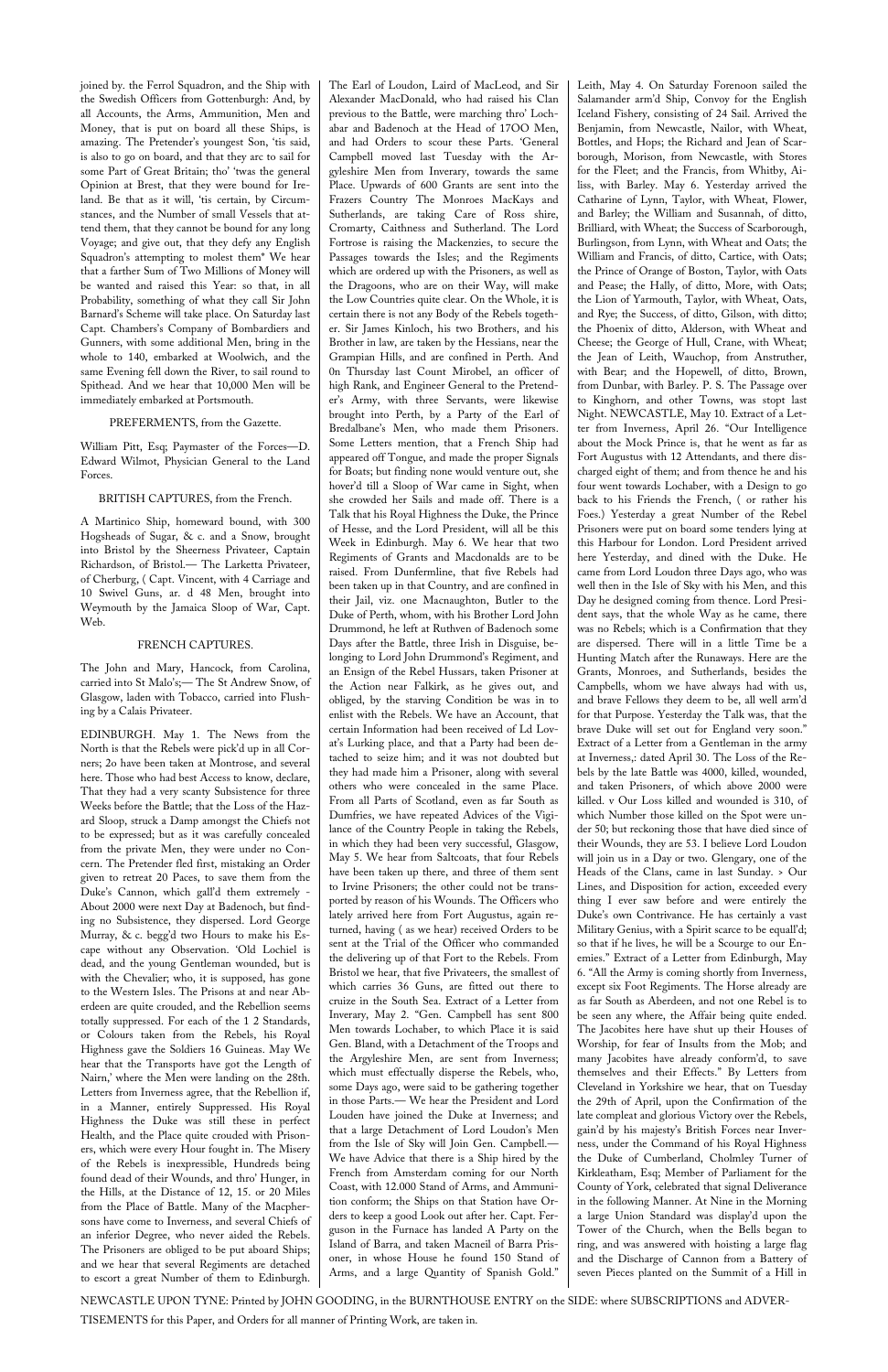his Park. At Ten Mr Turner, with several Companies under Arms, the Drums beating and Colours flying, march'd from his House to the Park, where he was met by several neighbouring Gentlemen and Volunteers, and a very numerous Appearance of People of good Rank, whom he entertain'd in a very splendid and generous Manner, at a Camp mark'd out for that Purpose. An elegant cold Entertainment of 140 Dishes was provided for the Ladies in the Summer house, for the Gentlemen in a large Tent, and for the Officers and Volunteers at six Tables of green Turf erected for that Occasion. After Dinner were drank the ten following Healths. 1. His Majesty King George, under a Discharge of seven Cannons. 2. The Prince and Princess of Wales, under the Discharge of five Cannons. 3. The ever glorious Duke of Cumberland, with Thanks to him for his heroic Behaviour and excellent Conduct in the late Battle near Inverness, under the Discharge of five Cannons. 4. All the rest of the Royal Family, five Cannons. 5. Success to his Majesty's Forces by Sea and Land, particularly the brave Men that fought the Battle near Inverness, three Great Guns. 6 The Archbishop of Canterbury, the Duke of Newcastle, the Lord Chancellor, and Mr Pelham, three Guns. 7. The Arch bishop of the County of York, and all Mr Turner's fast Friends, three Guns. 8. To the glorious and immortal Memory of our great Deliverer King William, under a Volley of Small Arms. 9. Everlasting Disappointment to the Popish Pretender, and all his Adherents, a Volley of Small Arms. 10. May Great Britain always bear the Ballance of Power in Europe, a Volley of Small Arms. And several other loyal Healths, which were accompanied with loud Huzzas, repeated by the Populace. ( computed to be no less than 2000) amongst whom were distributed several Hogsheads of Punch and Strong Beer. The Evening was concluded with ringing of Bells, firing the Great Guns, Platoons of Small Arms, Fireworks, a very large Bonfire, and burning the Pope and Pretender in Effigy. The Whole was conducted with great Order and Decency, to the general Joy and Satisfaction of all the Spectators. We are also assured from Cleveland, that the whole Wapentake or Hundred, distinguished themselves in a very particular Manner upon the News of the late total Defeat of the Rebels; that not only the Market Towns, but every Village and Grange ( or Farm house) expressed their Joy by Bonfires, Illuminations, & c, to such a Degree, that for five Nights successively the whole Country seem'd in a Blaze. As soon as a Confirmation of the joyful and transporting News to every loyal Britain, of the entire Defeat of the base Banditti and inhuman Savages that pester'd the Nation so long, reach'd West Matsen, all the Inhabitants in and about that Place met in a triumphant Manner, to congratulate each other on his Royal Highness's Success, and their happy Deliverance from arbitrary Power and the gross Errors, Superstition, Dark ness and Tyranny of the Church of Rome, with which they Were threaten'd by a Popish and abjured Pretender, brought up under the Eyes of the Pope. The Muzick play'd, and all the Fire Arms that were to be found were fired incessantly the whole Afternoon, amidst the joyful Acclamations and repeated Huzzas of the People; the Evening and remaining Part of the Night was concluded with Bonfires, Illuminations, and the greatest Demonstrations of Joy that have been known for many Ages past in that Place; whilst the Healths of his Majesty, Prince Frederick, his Royal Highness the Duke, Gen. Husk, Sir William Middleton, and many other loyal Healths went round, with Success to the British Arms, and down with the accursed pretended Highland Prince and all his nasty Crew, & c. The Infantry of the Duke's Army at Culloden, as presented to his Royal Highness, consisted of 29 Field Officers, 84 Captains, 122 Subalterns, 330 Sergeants, 225 Drummers, and 5521 Men. The Horse, Lowdon's, and Argyleshiremen, were reckon'd 2400 Men. The whole Army 8811. The Regiment late Bligh's, is now Lord George Sackville's; that of Legonier's, Conway's, Monro's, Dejean's; and the Scots Fusileers, Campbell's. Last Week died, at York, the eldest Son of Godfrey Wentworth, Esq; Member of Parliament for that City. On Monday last the French Prisoners brought here on Friday 7night set out for Carlisle, escorted by a Party of Soldiers. The same Day the Society of Florists and Lovers of Gardening held their annual Feast for the Shew of Auriculas; when the Prize was won by the Duke of Portland Auricula, belonging to Mr Francis Rudston, and Mr Thomas Hutchinson: After which Mr George Lisle, and Mr Thomas Thoresby were chosen Stewards, and Mr Richard Liddel, Secretary to the Society, for the ensuing Year; and it was agreed to meet again at Mr Michael Davison's, on Thursday next, the 15th inst. at Three o'Clock Afternoon, for the Shew of Tulips. On Wednesday last the brave Gen. Guest went thro' here for London. 'Tis expected by many that his Royal Highness the Duke of Cumberland will arrive at this Town next Week, on his Way to London. Tomorrow, in the Afternoon, will be preached in St Nicholas's Church, a Sermon, for the Benefit of the Charity Children of that Parish.: Arrived at Shields since our last, The Providence, Ward, from Rotterdam, with Goods; the Two Brothers, Fowler, the Elizabeth and Mary, Midforth, and the Nightingale, Sharpe, from London, with Goods; the Rose in June, Blagdon, from Arrundel, with Timber; the Edward and Elizabeth, Scot, from Ipswich; the William's Adventure, Anderson, from Yarmouth; the Barbara and Peareth, Finch, from Lynn, with Corn; the Providence, Smith, from Southton, with Timber; the Catherine, Moncur, from Leith, with Goods; the Success, Grimers, and the Owner's Goodwill, Brown, from Hull, with Goods. Arrived also 57 light Ships. On his Royal Highness the Duke of Cumberland's victory near Inverness. TI-TUS, the Flower of Rome's Imperial Race, deem'd that day lost which knew no Acts of Grace. Our BRITISH Titus, arm'd with regal Power, Laments and languishes to lose an hour. Impatient when, by Storms and Floods confin'd, He could no more than exercise his Mind: And yet the Labours of his active Thought To what a signal Execution brought When milder Skies had smooth'd the windy Way; Nor Prince, nor Troops endur'd the least Delay. All march;—the Clans advanc'd; our Thunders flew, And pour'd swift Vengeance o'er the Rebel Crew. In vain the Foe insulting stands, and braves; In vain his Sword with Ostentation waves; Whom neither Sword avails, nor Target saves. Expiring Wretches spread the Crimson Field; while others drop their useless Arms and yield. Fear wings the rest; but vengeful Rage outflies: by ignominious Wounds the Ruffian dies; To GARDNER and MONRO a promis'd Sacrifice. O all accomplish'd Youth! Britannia's Pride! Whom heav'nly Wisdom prompts, and Angels guide; What Thanks, what loud Acknowledgements are due, From this whole Land, to Providence and You! How will your Virtues grace the Royal Line? And great Achievements in our Annals shine! Boast we a SECOND MARLBOR-OUGH of our own? Let Lewis hear, and fortify his Throne. Another WILLIAM? Formidable Name! The Omen fatal to Ambition's Flame. No Colours need we, no fictitious Rays, To gild Your Name, and celebrate Your Praise. Pure simple Truth exalts Your Glories higher Than Art can reach, or ev'n the Muse inspire. Return, victorious Prince, to feast our Eyes, And hear Fame's Trumpet sounding to the Skies. Who thus protects the Realm, and guards our Laws, Devoted firmly to his Country's Cause, Claims all our Hearts, as well as our Applause. 'there shall You live, and triumph there secure, While Merit, Virtue, gratitude endure, To be publickly Sold to the highest Bidder, at the Custom house, Newcastle, on Wednesday the 21st inst. Three Hogsheads. two Terces of French Wine, and a large Quantity of Geneva in Casks. The Sale begins at Two o'clock in the Af-

ternoon. Samples out of each Casks will be produced at the Time of Sale. A MEETING of the gentlemen, clergy, and Freeholders of the County of Northumberland is requested at Morpeth, on the 14th of May inst, at the Town hall, at Eleven o'clock in the Forenoon, in order to prepare and sign an Address to his Majesty, to congratulate him on the Success of his Arms against the Rebels. to be sold Pleasantly situated at Ellerington in the Parish of Nether Warden, and within four Miles of Hexham in the County of Northumberland. THE ESTATE belonging to Mr Robert Ellerington, deceas'd, consisting of a very commodious Capital House, fit for a Gentleman's Seat, a Farmhouse, very good necessary Outhouses, and several commodious Closes and Fields, well fenced and watered, of the yearly Rent of 801. with a fine Spring of young Oak Wood, of considerable Value at this Time, and by a few Years more Growth will be of much more Value. . Also the Manor, or reputed Manor of Ellerington aforesaid, with the Services, Fines, heriots, Customs, and Duties due from and payable by several customary Tenants thereto belonging. Also a Freehold Estate, pleasantly situated at Humshaugh, within four Miles of Hexham aforesaid, with several very good Dwelling-houses, Barns, Byers, Stables, and other Conveniences, and a considerable Interest in a Place called Haughton Green, not far from Humshaugh aforefaid, thereto belonging, of the yearly Value of 601. And also another Freehold Estate, called Blakelaw, situate within three Miles of Humshaugh aforesaid, with a good Dwelling-house, Outhouses; and other Conveniences thereto belonging; and also a Right upon a large Common near to the same, of the yearly Value ef 9 1. For further Particulars, enquire of Cuthbert Wilson of Warwick, Esq; to be lett, against LAMMAS next, THE HOUSE in the Round Stone Entry in the Close, in which Mr Henry Eden now lives. Enquire of Mr Thomas Mather, in the Fleshmarket. to be lett, And Entered on immediately, DINSDALE SPAW and COLD WELL, with a small Farm of Pasture and Meadow Ground, and a convenient House and Stable, for entertaining such Gentlemen or Ladies that drink the Spaw Water or bathe, the Tenant being lately dead. Enquire of Mr Ralph Stobbs in Darlington, Situate on KEYSIDE, Newcastle, A House, with a Brewhouse and two Shops, late in the Possession of Mr Rapier Barker. Also two Houses, with two Shops in Gateshead, in the Occupation of Mr Robert Chambers, Mrs Pinkney., and others. Enquire of Mr Henry Wilkinson, in Westgate, Newcastle. To be lett, against MARTINMAS next, THE well accustomed INN of Mrs Robson's in Sunderland, with great Conveniences. Enquire of Mrs Ettrick, in Bishop-Wearmouth. to be THE BEST BID-DER, Ov Wednesday June 9 next, between the Hours of Five and Seven in the Afternoon, at the House of Mr Richard Hill, at the White Hart in the Fleshmarket, in Newcastle upon Tyne, A Freehold Estate called Barwiss Hall, situate about a Mile from Appleby, in the County of Westmoreland, now lett at the yearly Rent of 70 1. and pays an annual Prescription of 7 s. in lieu of all Tythes. and a Free Rent of 5 s. Together with a large Quantity of Oak, Ash, and Asp, and also a young Spring of Wood growing on the said Estate; which is also entitled to a large Common Right: Which Estate is now in the Possession of Thomas Shepherd, who will shew the Premisses. Any Person inclined to purchase the same, may in the mean time, apply to Mr William Wharton, at Newcastle upon Tyne aforesaid In ONE VOL-UME, Octavo, Price 6S.; Embellish' d with the Heads and Monuments of the several Kings and Queens, curiously engraved on Copper, THE HISTORY of ENGLAND, from the earliest Accounts, to the Accession of his present Majesty King George II. including the history of Scotland and Ireland, so far as they have any Concern with the Affairs of England. Collected from the most impartial Writers, and digested into the molt easy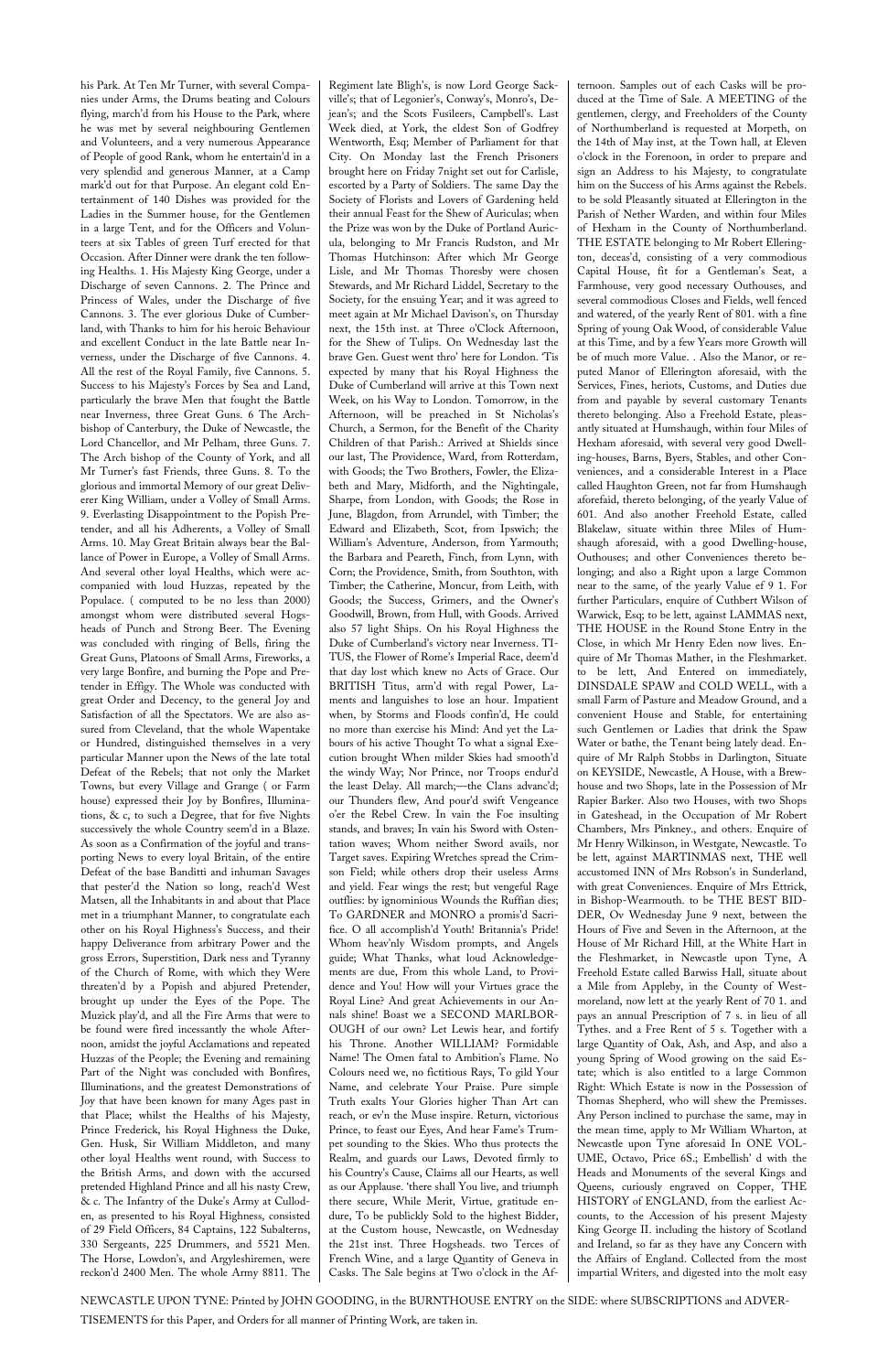and familiar Method; whereby may be seen the Connexion one Period, or Reign, has with another: With proper reflections through the whole, tending to illustrate the Narration, and to fix the amiable Sentiments of Liberty in the Hearts of the British Nation. By an Impartial Hand. London: Printed for T. Cox, at the Lamb under the Royal Exchange J and sold by m. Bryson and R. Akenhead, Booksellers in Newcastle. Where may be had, FOUR DISSERTATIONS, via, T. On the history of Melchizedeck. From which it appears, that Abraham did not give Tythes to Melchizedeck, but Melchizedeck to Abraham. z. On the Temper and Behaviour of Esau and Jacob, the two sons of the Patriarch Isaac. Whereby it appears, that Esau was much the better Man. 3. On the Conduct of Balaam. In which that Prophet's Character is cleared of those Reproaches and Imputations Viier.' with t has; eeu ft\* ned. 4. On Dr Sherlock, Lord Bishop of Salisbury's Assertion, v z. Thus far all is well, as grounded upon, or is an Inference or Conclusion from the following Premises, namely, And the People the Lord all the Days of joshua, and all the Days of the lived Joshua, who had seen all the great Works of the (or Israel; which Premises are the Text to his lordships published. By THOMAS CHUBB. TH E several Owners or Occupiers of Tenements in Newbiggin, by the Sea, Heckley Grainge mouth, North Shields and Benwell, in Northumberland, and in Gateshead, in the County of Durham, are requird to attend at the George Inn Gateshead aforesaid, on Monday the 26th of this inst and pay the Fees Farm Rents and Arrears, due to Anthony Dumcombe, esq; and these veral Owners or Occupiers of Lands or i .• of Durham and Stockley, Northpittington, Elmer Hall, . Seaholm, Dalton, East Errington, East Burdon, Sunderland, mouth, Ferryhill, Wheatleyhill, Hawthorn, Little Eddon, Longwhitworth; Newbiggin, Iveston, Breerton, Plawsworth,: v . ol, Sedgfield and Fishburn, in the said County of Durham, C:: 1 ... o attend at Mr. Abraham Taylor's in Durham, on Wednesday the 2iJu 'K and pay the Fee Farm Rents and Arrears, due to ( J e laid Mt Doucom;: And the several Owners or Occupiers of Lands or Tenements in Barnard Castle, Staindrop, Whitton, Setoncarew, Bishopaukland, Westaukland, escomb, Dinsdale, Hilton, Darlington, Great Aycliff, high Cuncliff, Heighington, Haughton, Gainsforth. Bolam. Peirslebridge. Sellaby. Headlam, Coatham and Wackerfield, in the fa d County of Durlnni, are required to attend at the King's Head, in Darlington aforefaid, . i Friday the 30-/ 1 inst. and pay the FeeFarm Rents and Arrears, due to Mr Duncombe, and bring with them their last Acquittances; otherwise a Messenger will bs sent forthwith to levy the same. t0 be Situate at Easington in the County of Durham, A Considerable Quantity of Freehold and leasehold Land, a Part of the Leasehold being undivided, and capable of great Improvement. Whoever have a mind to purchase the same, may apply to Mr Christopher Paxton, at Easington, who will treat with them about it. to be TOGETHER or SEPARATE, ALL those Messuages and Tenements, belonging to Mr Ralph Wood, deceas'd, situate at Haining Hall, Soppit, Ferny Clough, and Girson's Field, in the Parish of Elsden and Coldrise, and Parish of Rothbury, in Northumberland, now let at 1 10 1. ayear. Whoever is desirous to purchase the whole, or any Part thereof, mayapply to Mr George Foster of Low Angerton, or Mr William Twizle, of Hartburn Grange, who are empowered to sell the same. All Persons who stood indebted to the aforesaid Mr Ralph Wood deceas'd, at the Time of his Death, are hereby required immediately to pay their respective Debts to the aforesaid Mr George Forster, or Mr William Twizle, Executors of the last Will a. d Testament of the said Mr Wood, otherwise, without further Notice, they will be prosecuted for the same. And the Creditors of the said Mr Wood are desired, with all convenient Speed, to send an Account of their respective Demands to the said

Mr Foster and Mr Twizle, in Order that the same nay be discharged, pursuant to the Directions of the said Mr Wood, in and by his last Will. STO-LEN or STRAY'D, On Friday the 18th past, From Acomb, nigh Hexham, in Northumberland, TWO MAREs: One of them about eight years old, 13 hands and a half high, of a dark brown Colour, has Splinter on one of her Forelegs', and is bobtail'd The other a black Filly, three Years'old, about 14 Hands high, her Far hinder Foot white, and switchtail'd. Neither of them had Shoes on. Whoever inform where they are, or bring them to Mr Thomas Charleton, of Cockley, the Proprietor, or to Mr John Hudson, Smith, at Acomb, shall be well rewarded. BUGS DESTROY'D, By a new invented CHYMICAL LIQUOR, calculated for eradicating those nauseous vermin and their seeds which it never fails to do at once using; and is allowed to be the most excellent Preparative for that Purpose ever found out THIS incomparable LIQUOR, by large Experience in private Practice, has proved absolutely effectual for destroying these Vermin, wherever harbour'd, tho' they swarm never so much, and be of the longest standing; tor it not only in. . / kills them upon the slighted Touch of a Feather dipt in this excellent liquor ) . at ( which cannot be said of any other Preparative of this kind, most certainly prevents their Return; so that no Bed or Room, well tie ''., according to the Directions given with each Battle, will ever be in; u with them again, if Furniture where they are lodged be not afterwards brought into the House. This Liquor is transparent, will not soil or damage the finest Furnture, has nothing poisonous or offensive in it, nor any ways dangerous if a, r Jentally drank. One Bottle, Pr. I s. is sufficient to cleanse a Bed; and the Publick may depend on its answering their utmost Expectation, in freeing them of those domestick Plagues Sold at the New Printing-office on the Side, and at J. GOODING'S Shop at the Foot of the Burnthouse Entry. At the same Places may be had. An Excellent Tincture for the Toothache. The extraordinary Virtues of this Tincture is verified by its surprising Effects. It penetrates and resists Putrifaction in the Teeth and Gums, in the highest Degree, and wholly relieves of that tormenting Pain in a few • Minutes, to the Admiration of the distracted Patient. It fastens the Gums, stops their Fluxes, and cleanses the Head, by causing the Patient to avoid offensive Water, Pr. 1s., the large Bottle, or 6d, the small.

NEWCASTLE RACES. To be RUN for, ON Monday the 9th of June 1746 a Purse of 501. ( the Innkeepers Subscription) by four Year old Horses, & c. carrying nine Stone, Bridle and Saddle included, and no Allowance for Waste; Heats, two Miles each. On Tuesday the 10th, a Purse of 50*l*. (the Gentlemens Subscription) by any Horse, & c. that has been a common Hunter the last Season; that never won, either Plate or Money, to the Value of 501. at one Time; nor started for any Prize, except a Hunters Plate, ( Matches excepted) of which a Certificate to be produced, and signed by the Owner and three other Gentlemen in the Neighbourhood, to the Satisfaction of the Persons appointed to determine all Disputes 5 each Horse, & c. to carry 12 Stone, Bridle and Saddle included, and no Allowance for Waste; Heats, four Miles each. On Thursday the 12th, a Purse of 50 1. ( given by the Corporation of Newcastle) by six Year old and aged Horses, & c. The six Year old Horses carrying 10 Stone, Bridle and Saddle included, and no Allowance for Waste; and aged Horses carrying 10 Stone, TO lb. Bridle and Saddle included, and no Allowance for Waste; Heats, four Miles each. On Friday the 13th, a Purse of 50 1. ( the Freemens Subscription) by live Year old Horses, & c. carrying 10 Stone, Bridle and Saddle included, and no Allowance for Waste; Heats, three Miles each. Certificates of the Age of each Horse, Sec. entering for the above Prizes to be run for by four, five, and fix Year old Horses, & c. must be produced at the Time of entering; and no Horse, & c. will be admitted to start, that appears to be above three Lunar Months more than the Ages required at the Day of running; and no Horse, & c. to be admitted, but such whose Owner hath subscribed and paid three Guineas on or before the Day of entering, for and towards a Purse of 50 1. to be run for afterwards. The Articles are mostly after the Royal Manner; and all the Horses, Sec. that run for the above Prizes, are to be enter'd at the Guildhall of Newcadtle upon Tyne, on Wednesday the 4th Day of june, 1746., between the Hours of Ten and Twelve in the Forenoon, the Owner of each Horse, & c. paying One Guinea at Booking, which will be given to the second best deserving of each respective Prize. Any Person that shall subscribe and contribute to the Innkeepers Subfcription of 50 1. shall have Liberty to set up Tent or Hut upon the Town Moor for retailing Liquor, and to mark out Ground for that Purpose; the Freemen paying for retailing Wine 5s. for Ale, 2s. 6d. each as are not free paying, for retailing Wine, 10s. for Ale, 5 . which several, Contributions shall be paid to the Person, or Persons, appointed to collect the same, before the Tent or Hut, &c. belonging to the Person contributing as aforesaid, be set up or fixed, or the Ground marked out for that Purpose. j N. B. Every Person who shall have a Tent or Hut, & c. shall, within | three Days after the Races are over, level the Ground where the same stood, or shall be for ever excluded having another., No Hut or Tent to be set up sooner than 14 Days before the Races; and all such Tents or Huts, Sec. to be placed according to the Directions of Henry Partis, Esq; Sheriff, or whom he shall appoint. -| If any presume to set up a Tent or Hut, before thy have paid into the Hands of such as are appointed by the Managers to collect the above Contributions, the same will be pulled down, and the Person, or Persons, so offending, will be prosecuted. The Horses, & c. that run for the four Years old, Hunters, and six Years old Prize, are to start at Hall's Post; and those that run for the five Years old Prize, are to start at the usual Post. A Main of Cocks to be fought at Mr Parker's Pit in the Nolt Market, during the Races, between his Grace the Duke of Cleveland, and Sir Edward Blackett, Bart. shewing 31 Cocks on each Side, and 10 for Bye-battles, or 10*l*. a Battle, and 100*l*. the Main. Be To the highest Bidder, at the Post house in Thirsk, on Monday the 19th of May inst, between the Hours of Ten and Twelve, situate at Cold Kirby, near Black Hambleton in Yorkshire, A COPYHOLD ESTATE, consisting chiefly of several Inclosures of Meadow Ground, some of which adjoin upon the Moor or Common called Hambleton, whereon the Race for his Majesty's Plates and other Races are usually run, with a Right of Common upon the said Moor. In one of which said Inclosures, adjoining to and fronting the said Moor opposite to the Winning Post, is lately handsomely built with Stone, and covered with Slate, a large and convenient Dwelling-house, with five several good Stables, and Granaries, a over the same, and other convenient Out-offices. The same is commodiously situate for an Inn, and for the Purpose of keeping of Race Horses. The Estate ( exclusive of the said new House and Stables) is lett at f 5 1. a Year. It pays a small yearly Rent of 4 s. 4d. to the Lord of the Manor, and a small Fine certain. Enquire of Mr Burton, attorney in Yarm. Christopher Wind of Cold kirby will shew the said Premisses. to be lett, Against MAYDAY next, Situate at whickham, in the County of Durham, messUAGe With the Appurtenances, consisting rooms, a Garden, and other Conveniences, agreeably fresh Water adjoining to the fame. Enquire of attorney at Law, at his Office in the Head of Thomas Armstrong, at Whickham aforesaid, who same, t0 Be lett, Against MAYDAY next, Situate in the County of Northumberland, two FARMS at Stannington. For further Particulars enquire of Mr Richard Peck, at Newbiggin, or of William Bigge, Esq; at Little Benton. N. B. There are very good Conveniences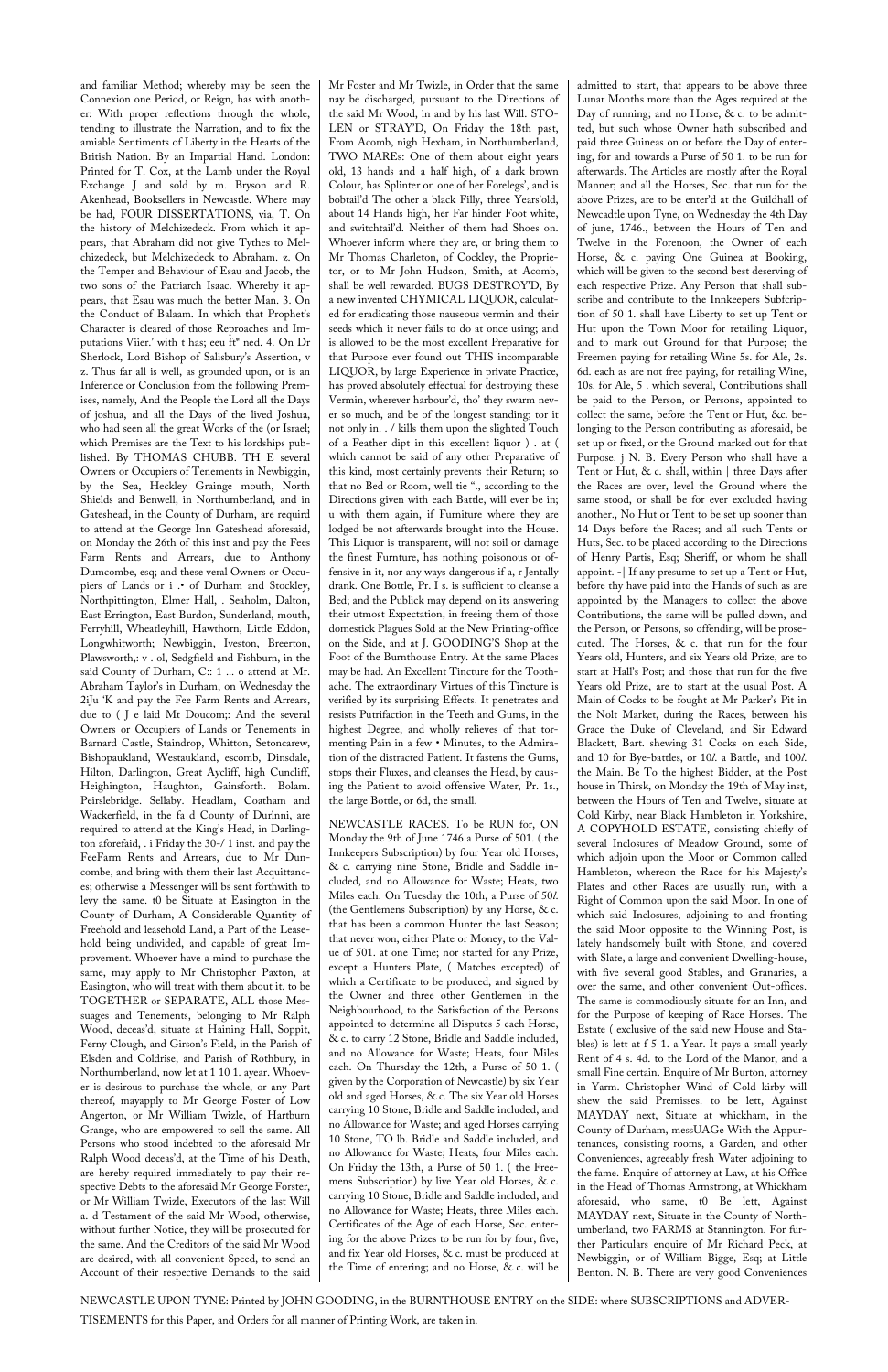upon each Farm, and are both very well watered, t0 Be sold Situate at ALDSTON, in the County of Cumberland, an estate, call'd HUNDY HALL, consisting notice is hereby given, s Dwellinghouses and Tenements, with several Shops, situate in the Market Place of Aldston aforesaid; also one Field or Close contiguous to the said houses. Enquire of Mr John Reah, in Aldston aforesaid N. B. Two Hundred Pound of the Purchase Money (if required) may be left in the Hands of the Purchaser, on proper Security. THE Creditors of Mr LANCELOT TURNBULL, Merchant, deceas'd, are desired to meet at the House of Mr William Parker, at the Sign of the Turk's Head in the Bigmarket, on Thursday the 12th of June next, to consider of proper Measures for the Recovery of their respective Debts. TO all such unqualified Persons who still continue I ( notwithstanding former Advertisements) to hunt, fish, shoot, and destroy the GAME within the manors of Morpeth, Bothal, and Heppel, in the County of Northumberland that they will be prosecuted as the Law directs, by Robert Bulman of Morpeth, Gentleman, In pursuanr. e of the Power given him by the Right Honourable the Earl of Carlisle and the Countess of Oxford and Mortimer. And whoever will inform him of the Persons who shall destroy any Game in any of the Manors aforesaid, so as they may be lawfully convicted thereof, shall be well rewarded, and all Charges paid, by the said Robert Bulman, LL persons that were indebted to Mr WILLIAM FAWCET, late of Newcastle upon Tyne, Apothecary, deceased, are desired without further Notice, to pay their respective Debts to John Fawcet, of the City of Durham, Esq; his Administrator. And any Person that hath any Demand on the deceased's Effects, are desired to deliver the fame to the said Mr Fawcet. N. B. The Drugs and Utensils of the Deceased are to be sold, and may be seen at the House of Mr Robert Snowdon, who now is Journeyman to Mr Thursby, Apothecary on the Side, Newcastle. M. ASHWORTH and P. SANDERSON, Booksellers,' in the Market Place, Durham, SELL all sorts of Books of Divinity, History, Law Physick, Mathematicks, Plays, Novels, Sec. Also Bibles, Common Prayers, Testaments, Psalters, Primers and Hornbooks. Likewise all sorts of Stationary Wares, as Writing Paper, Parchment, VellumAccompt books, Copybooks, with or without Copperplates, musick books, Pocketbooks, Lettercases, Ivory books. Slates, pens, Pencils, Standishes, Sandboxes, Sealingwax, Wafers, Japanink Indian-ink, Inkpowder, and the best common Ink. Also Maps, Landskips, Prospects, History pieces, Metzotinto's, with or without Frames, Copperplate Prints, and Pictures of all s0rts; Scales, Twofoot Rules, Sliding Rules, and other Mathematical Instruments; Daffy and Stoughton's Elixir, Dr Anderson's Pills, & c. At the same Place Country Shopkeepers and Chapmen may be furnished at the very lowest Prices; and Gentlemen may depend upon having their Orders speedily and faithfully executed, their Books bound, gilt, and letter'd after the neatest Manner, and being dealt with in every Respect upon the best and lowest Terms; where also Books are lent cut at 10s. the Year, 5 s. 6 d. the Halfyear, or 3 s. the single Quarter. N. B. They give Ready Money for any Library or Parcel of old Books. t0 Be Situate at Yarm, in the County of York, A LEASEHOLD ESTATE, of the clear yearly Value of 170 1. for 26 Years, from the 15th of March lad pad, from my Lord Viscount Faulconberg to Mr James Cook of Stockton: As also a large Dwelling-house, in which the said Mr Cook now lives, with good Cellars, Garden, Coach-house, Stables, and other Conveniences, with several other Dwelling-houses and Granaries in Stockton. For further Particulars, enquire of Mr James Cooke, or Mr William Maddeson, Attorney at Law in Stockton aforesaid. To be Sold immediately, Pursuant to the Will of FRANCIS SMALES, Esq deceased, ( Which Will is properly proved in the High Court of Exchequer) THE

several Freehold Estates of the yearly Rents following, viz. Crosbycoat, 125*l*. Thornton le Moor and Thornton le Beans, 85*l*. Kirkbyhill and Gale, 60*l*. Newsham, 35*l*. brumpton upon Swale, 18*l*. Melsonby, 100*l*. all situate in the North Riding of the County of York, well tenanted, and in. good Repair. For further Particulars, enquire of Thomas Gyll, Esq; of the City of Durham, Mr John Smales of Spennythorn, Mr Thomas Smales of Aldborough, and Mr Laurence Brockett of Headlam, each of whom will contract for the Sale thereof, either together or in separate Farms. to Be sold, Situate at Morden, in the County of Durham, A Very improveable FREEHOLD ES-TATE, of the yearly Value of 75*l*. or thereabouts, and certain Free Rents, or Quit rents, amounting to 7*l*. a Year, late the Estate 0f Mr Read Hodshon, deceased, with good Conveniences, well wooded, watered, and fenced, lying within eight Miles of Durham and Darlington, a. id two of Sedgefield, and near Coal and Lime. Enquire of William Peirse Hutton Bonvile, and Thomas Peirse of Peirsburgh, in the County of York, Esqrs. Thomas Gyll of the City of Durham, Esq; or of John Airey, Esq; in Newcastle upon Tyne, to Be lett, against LAMMAS next, HE HOUSE in Pilgrim street, Newcastle, now inhabited by Mrs Clavering. Enquire of Mr John Baynes, in the To be Lett immediately, A very good Colliery, on the Estate of Helmpark, in the County of Durham, within two Miles of Woolsingham. Enquire at Mr Airey's Office, Westgate, Newcastle. to be sold, At Mrs Elizabeth Crooks's Shop, in the Middle street, Newcastle, Superfine Cloth, & c. of all Colours and Prices; German Serges, Druggets, Frizes, Hairbinds, Sagathies, Double and Single Alapeens, Duroys, Baragons, Velvets, Shags, Shaloons, Buttens of all Sorts, Shamy Skins, Sec. 3ec. The Goods will be sold at prime Cod. All Persons indebted to the said Mrs Crooks, are desired to pay her on or before Mayday next, or they will be sued for the same; and all to whom she is indebted are desired to send in their Accounts., The House and Shop, in which Mr Thomas Hindmarsh, Glover, now lives, is to be Lett against Lammas next. Enquire of the above Mrs Crooks. To be FOUGHT for, At Mrs Beaver's Pit in the Fleshmarket, Newcastle upon Tyne, on Whitsun Monday, 1746, ONE Hundred Guineas, by sixteen Cocks, a Welsh Main, each Cock not to exceed four Pounds four Ounces, and to draw five Guineas each Battle. To weigh the Saturday before, between the Hours of Ten and two, and to fight with round-pointed Silver Spurs. Civic. Extract of a letter from inverness, April 18. "I went early to the Field of Battle Yesterday, where I spent at least three Hours in viewing the Dead. The Sight was something shocking, but the Numbers of the Slain soon made it familiar; and the Aversion every honest Man must naturally have to such an infamous Crew, left very little room for Compassion; especially when I reflected on the Orders given out the Night before in their Army, to give no Quarter to any of our Troops. These Orders they endeavoured strictly to comply with, even in their last Moments; for several of the Highlanders that were mortally wounded, when they lay on the Ground, fired their Pistols at our Officers and Men. The Rebel Army at the Time of the Engagement, consisted of 8530, and OURS not quite 7000. Their Slain amounted to between three and 4000, and those of them taken Prisoners to about 1500. The rest of their Army fled with the greatest Precipitation, with the Pretender, who, we hear, waded thro' a River as high as his Chin in Water. It was observable that the Rebels, when they found the furious Attack they made, so strongly repulsed, they took up the Stones that by on the Ground, and threw them with great Violence at our Men, in hopes that Way to accomplish their Ends; but the Men stood so well that they could not break them. Extract of a Letter from Inverness, dated April 20. Our Success on the 16th was greatly owing to three Points of Generalship, not thought of

in the preceeding Actions; or, perhaps, then esteemed of little Importance. The First is the Manner of placing the Cannon, which were so disposed among the respective Regiments, that no Impression on any particular Part of the Line could divest us of any significant Part of our Artillery; and by being placed in the Center of each Regiment, some Pieces were always capable of flanking the Enemy, let their Attack be on which Part of the Line soever. This answered the End proposed effectually, and, as far as we could conceive, more of the Enemy fell by the Fire of the Cannon with Cartridge Shot, from our Right, than by the Musquetry and Sword on the Left. His Highness had likewise taken Care to observe which Way the Wind sat. This may seem of little Importance to some People; but as many Battles have been lost or gained by it, on Land as well as at Sea, and for exactly the same Reason, and as we have a very remarkable Instance in our view, we can't help esteeming it of Consequence; as those who have the Wind, see the Enemy clearly, and neither have their Nostrils filled with Sulphur, nor their Faces burnt with Wadding. the next was the Direction given about the Use of the Bayonet; the Alteration was mighty little, but of the last Conference; Before this, the Bayonet Man attacked the Sword Man Right fronting him; now the Left-Hand Bayonet, attacked the Sword fronting his next Right-Hand Man; he was then covered by the Enemies Shield, were open on his Left, and the Enemy's Right open to him. This Manner made an essential Difference, and stagger'd the Enemy, who were not prepared to alter their Way of fighting; and destroyed them in a manner rather to be conceived than told. When the Rebels made some little Impression on Barrel's Regiment, their giving Ground prov'd fatal to Lord Robert Kerr; who not observing his Men's giving back, remained a few Yards forwards alone. He had struck his Pike into the Body of an Highland Officer; but before he could disengage himself, was surrounded by several, and cut to Pieces; and only left us to bewail the Fate of a brave young Gentleman. It will be extremely difficult to distinguish such of the common Highlanders who were in Arms, from those who were not, if they throw their Arms away; but it is immaterial, since nothing but their own Pertinacity can occasion their Destruction, his Royal highness seeming best pleased when he finds them disowning their having any Hand in the Battle. Extract of a Letter from Edinburgh, April 22.' On Saturday last the Jacobites spread abroad the News of our Army's being defeated, and the Duke taken Prisoner; but Sunday Morning changed their Notes, and baulk'd their Wishes; for, about Three 0 Clock, the Castle and Ships in the Road fired, upon . formation of the Duke's having entirely defeated the Rebels. Early on Wednesday Morning Mr Sullivan advised, that they should fall upon the Duke, as his Army would be overwhelmed with Sleep and Wine, the Day before, being his Royal Highness's Birth-Day. But the Rebels were not a little surprized to find the Duke had Intelligence of their March, and was ready to receive them. They at first retreated, but soon feeling the Weight of the Duke's Cannon, they returned and made their Attack boldly in their ordinary Way by Columns, in some Places 10 or 12 Men deep. The Duke's Disposition was extremely fit to receive them; far be bad his Horse on their Flunks, and Bodies of Infantry behind the Line ready to oppose any Wedge of the Enemy. And the Soldiers, by keeping up their Fire, soon ended the Affair, whole Ranks of the Highlanders falling at once. The Chevalier fled by the Way of Fort Augustus; be was not within Cannon shot of the Field of Battle. At the Beginning our glorious Duke came up to Cobham's Dragoons, and clapping some of them on the Shoulders, call'd out, One Brush, my Lads, for the Honour of Old Cobham; upon which, rather like Devils than Men, they broke thro' the Enemy s Rank, and a total Rout followed. The Dragoons and Light